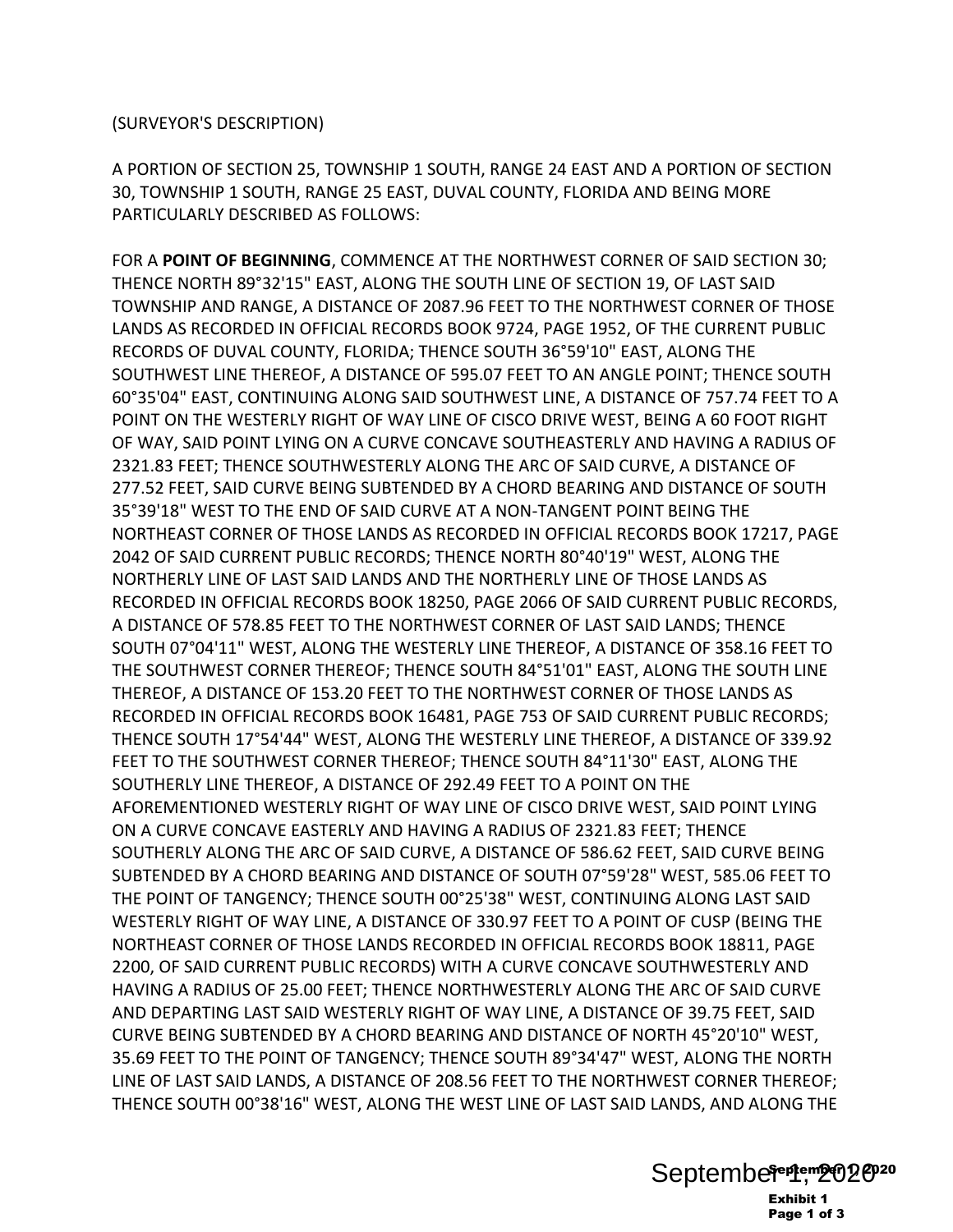WEST LINE OF THOSE LANDS AS RECORDED IN OFFICIAL RECORDS BOOK 19205, PAGE 2141 AND OFFICIAL RECORDS BOOK 7708, PAGE 1069 AND OFFICIAL RECORDS BOOK 7280, PAGE 949, ALL OF SAID CURRENT PUBLIC RECORDS, A DISTANCE OF 715.56 FEET TO THE NORTHEAST CORNER OF THOSE LANDS AS RECORDED IN OFFICIAL RECORDS BOOK 8934, PAGE 1089; THENCE SOUTH 89°35'12" WEST, ALONG THE NORTH LINE OF LAST SAID LANDS AND ALONG THE NORTH LINE OF THOSE LANDS AS RECORDED IN OFFICIAL RECORDS BOOK 8922, PAGE 1969 AND OFFICIAL RECORDS BOOK 12187, PAGE 1774 AND OFFICIAL RECORDS BOOK 9097, PAGE 1817, ALL OF SAID CURRENT PUBLIC RECORDS, A DISTANCE OF 1163.18 FEET TO THE NORTHWEST CORNER OF LAST SAID LANDS; THENCE SOUTH 00°36'19" WEST, ALONG THE WEST LINE THEREOF, A DISTANCE OF 187.25 FEET TO THE NORTHEAST CORNER OF THOSE LANDS AS RECORDED IN OFFICIAL RECORDS BOOK 19034, PAGE 2056, OF SAID CURRENT PUBLIC RECORDS; THENCE SOUTH 89°35'42" WEST, ALONG THE NORTH LINE THEREOF, A DISTANCE OF 232.60 FEET TO THE NORTHWEST CORNER THEREOF, ALSO BEING THE SOUTHEAST CORNER OF THOSE LANDS AS RECORDED IN OFFICIAL RECORDS BOOK 13158, PAGE 1676, OF SAID CURRENT PUBLIC RECORDS; THENCE NORTH 00°37'35" EAST, ALONG THE EAST LINE THEREOF, A DISTANCE OF 40.00 FEET TO THE NORTHEAST CORNER THEREOF; THENCE SOUTH 89°35'42" WEST, ALONG THE NORTH LINE THEREOF, A DISTANCE OF 465.21 FEET TO THE NORTHWEST CORNER THEREOF; THENCE SOUTH 00°36'44" WEST, ALONG THE WEST LINE THEREOF, A DISTANCE OF 40.00 FEET TO A POINT ON THE NORTH LINE OF THOSE LANDS AS DESCRIBED IN OFFICIAL RECORDS BOOK 14439, PAGE 2346, OF SAID CURRENT PUBLIC RECORDS; THENCE NORTH 89°35'15" EAST, ALONG SAID NORTH LINE, A DISTANCE OF 232.54 FEET TO THE NORTHEAST CORNER THEREOF; THENCE SOUTH 00°37'40" WEST, ALONG AN EASTERLY LINE OF LAST SAID LANDS, A DISTANCE OF 281.00 FEET TO AN ANGLE POINT; THENCE NORTH 89°36'09" EAST, ALONG A NORTHERLY LINE OF LAST SAID LANDS, A DISTANCE OF 232.60 FEET; THENCE SOUTH 00°37'40" WEST, ALONG THE WESTERLY TERMINUS OF KEVIN ALLEN ROAD, BEING A 60 FOOT RIGHT OF WAY, A DISTANCE OF 59.99 FEET TO THE NORTHWEST CORNER OF THOSE LANDS AS RECORDED IN OFFICIAL RECORDS BOOK 17683, PAGE 1262, OF SAID CURRENT PUBLIC RECORDS; THENCE NORTH 89°35'54" EAST, ALONG THE NORTH LINE THEREOF, A DISTANCE OF 232.60 FEET TO THE NORTHEAST CORNER THEREOF; THENCE SOUTH 00°37'40" WEST, ALONG THE EAST LINE THEREOF, A DISTANCE OF 281.00 FEET TO A POINT ON AN EASTERLY LINE OF SAID LANDS RECORDED IN OFFICIAL RECORDS BOOK 14439, PAGE 2346; THENCE NORTH 89°35'54" EAST, ALONG LAST SAID LINE AND ALONG THE NORTH LINE OF THOSE LANDS AS RECORDED IN OFFICIAL RECORDS BOOK 14427, PAGE 1090, OF SAID CURRENT PUBLIC RECORDS, A DISTANCE OF 1163.10 FEET TO THE NORTHEAST CORNER OF LAST SAID LANDS; THENCE SOUTH 00°36'02" WEST, ALONG THE EAST LINE THEREOF, A DISTANCE OF 301.09 FEET TO THE NORTHWEST CORNER OF THOSE LANDS AS RECORDED IN OFFICIAL RECORDS BOOK 14427, PAGE 1083, OF SAID CURRENT PUBLIC RECORDS; THENCE NORTH 85°02'33" EAST, ALONG THE NORTH LINE THEREOF, A DISTANCE OF 235.02 FEET TO A POINT ON THE AFOREMENTIONED WEST RIGHT OF LINE OF CISCO DRIVE WEST; THENCE SOUTH 00°38'16" WEST, ALONG SAID WEST RIGHT OF WAY LINE, A DISTANCE OF 798.16 FEET TO THE SOUTHEAST CORNER OF THOSE LANDS AS DESCRIBED IN OFFICIAL RECORDS BOOK 8700, PAGE 1261, OF SAID CURRENT PUBLIC RECORDS; THENCE SOUTH 89°39'03" WEST, ALONG THE SOUTH LINE THEREOF AND ALONG THE SOUTH LINE OF THOSE LANDS AS RECORDED IN OFFICIAL RECORDS BOOK 18982, PAGE 2409 AND OFFICIAL RECORDS BOOK 11344, PAGE 1998, AND OFFICIAL

September 1, 2020